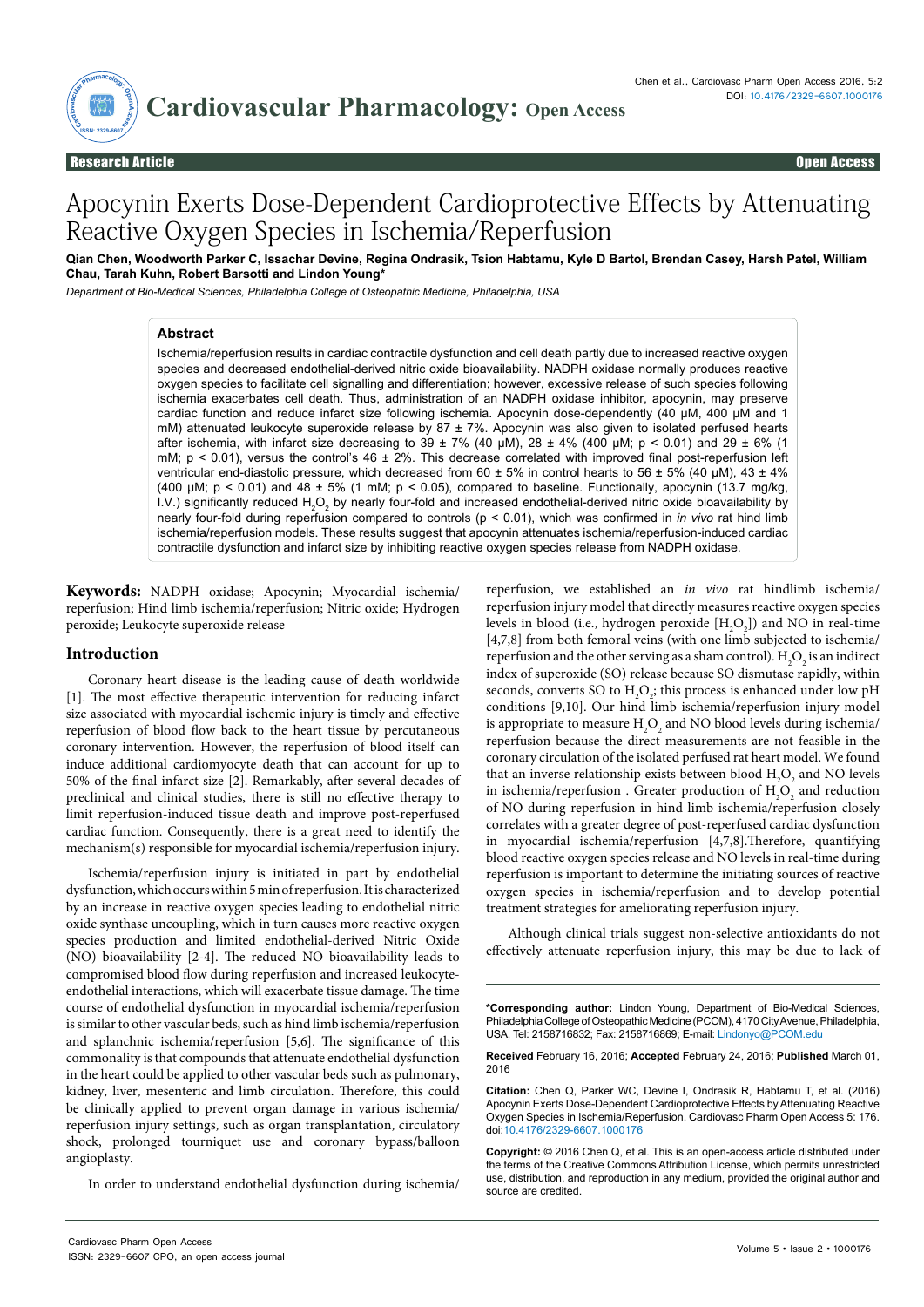specifically targeting the source of oxidative stress. Four enzymatic sources principally contribute to oxidative stress (i.e., reactive oxygen species) during reperfusion: NADPH oxidase, xanthine oxidase, uncoupled eNOS, and the mitochondrial electron transport chain. NADPH oxidases comprise a family of enzymes that initiates and recruits the other three sources as follows [11]: 1. NADPH oxidase 2 (Nox2) naturally produces SO/H<sub>2</sub>O<sub>2</sub> upon the assembly of the cytosolic subunits (i.e., rac, p67*phox*, p47*phox*, and p40*phox*) with, the membrane subunits (i.e., p22*phox* and gp91*phox*); 2. It is expressed in many cells in the heart, such as vascular endothelium and cardiac myocytes, and is the principle source of SO release in leukocytes; 3.  $\text{SO/H}_2\text{O}_2$  release from activated NADPH oxidase can open mitochondrial ATP-dependent potassium channels and/or mitochondria permeability transition pores, which further lead to mitochondrial matrix alkalization, mitochondrial electron transport chain uncoupling, and SO production [12]; 4. Overproduction of  $SO/H_2O_2$  will also promote the transformation of xanthine dehydrogenase into xanthine oxidase [13,14]; 5. SO can quench NO to form peroxynitrite anion, which in turn can promote eNOS uncoupling via the oxidation of the essential eNOS co-factor tetrahydrobiopterin (BH<sub>4</sub>) to dihydrobiopterin (BH<sub>2</sub>) [15]. It has been found *in vitro* that the increased ratio of  $\text{BH}_2$  to  $\text{BH}_4$  facilitates  $\texttt{BH}_{\texttt{2}}$  binding at the eNOS oxygenase domain, allowing eNOS to use molecular oxygen to produce SO and, subsequently,  $H_2O_2$  in blood [16]. 6. Reactive oxygen species release during reperfusion serves as a key initiating factor that triggers the release of a major inflammatory cytokine, tumor necrosis factor, alpha (TNFα), within the first 15 min of reperfusion [12,17-20] (Figure 1).

Consequently, inhibition of Nox2 may be an effective strategy to prevent the downstream sequelae of reperfusion injury and salvage heart tissue during myocardial infarction or organ transplantation. Previous studies show apocynin, an alkaloid derived from *Apocynum cannabinum*, is a selective Nox2 assembly inhibitor that may oxidize

Cardiovasc Pharm Open Access

ISSN: 2329-6607 CPO, an open access journal

the thiols in NADPH oxidase. Moreover, apocynin may be a prodrug and thus needs to be activated by peroxidase-mediated oxidation to diapocynin, its active oxidizing form, which is illustrated in Figure 2. Specifically, the effects of apocynin oxidize the cysteine-196 position of p47phox, a cytosolic component of NADPH oxidase that is activated via phosphorylation by protein kinase C, which, in turn, inhibits the association of the p22phox membrane subunit component of NADPH oxidase and, therefore inhibit Nox2 assembly and subsequent SO release, thereby decreased oxidative stress and tissue damage [21,22].

We hypothesize that administration of selective NADPH oxidase inhibitors, such as apocynin, will dose-dependently attenuate blood  $H_2O_2$  and augment NO bioavailability in hindlimb ischemia/ reperfusion, and will decrease SO release from leukocytes and reduce infarct size/area-at-risk in ischemia/reperfusion hearts, and thus improving post-reperfused cardiac function.

### **Methods**

#### **Animals**

All animal procedures were approved by the Institutional Animal Care and Use Committee at PCOM for care and use of animals. Male Sprague Dawley (SD) rats (275-325 g; Ace Animals, Boyertown, PA)

### **Measurement of SO release from rat PMNs**

The SO release from Poly Morphonuclear Leukocytes (PMNs) was measured spectrophotometrically (model 260 Gilford, Nova Biotech; El Cajon, CA) by the reduction of ferricytochrome c as previously described [23]. The PMNs  $(5 \times 10^6)$  were resuspended in 450 μl PBS and incubated with ferricytochrome c (100 µM, Sigma Chemical) in a total volume of 900 μl PBS in the presence or absence of varying concentrations of apocynin (MW =  $166$  g/mol; Sigma



Page 2 of 7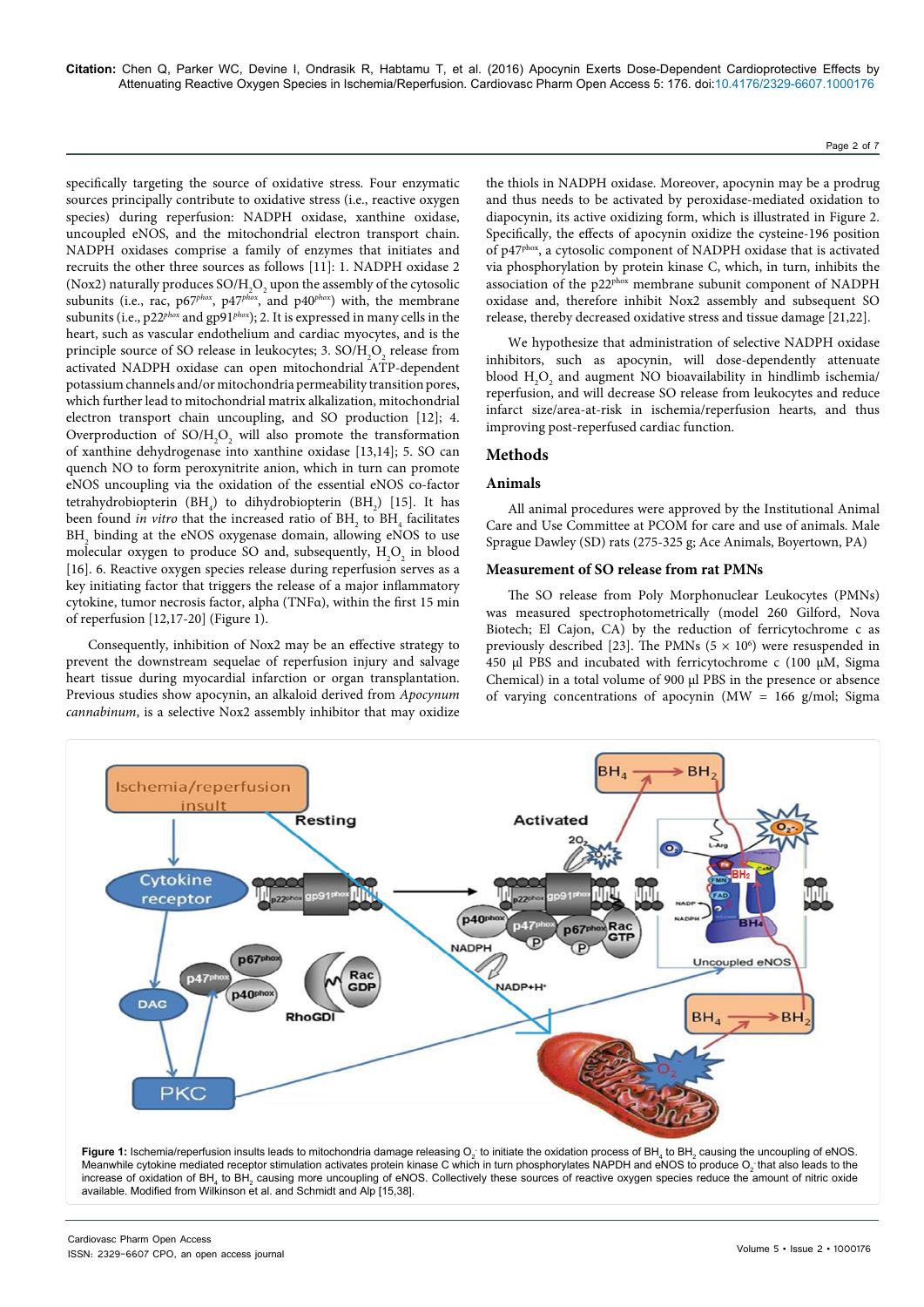Chemical), 40  $\mu$ M, 400  $\mu$ M, or 1 mM, respectively, for 15 min at 37°C in spectrophotometric cells. The PMNs were stimulated with 1 μM N-formyl-L-methionyl-L-leucyl-L-phenylalanine (fMLP, MW = 437 g/mol; Calbiochem) in a final reaction volume of 1.0 ml. Absorbance at 550 nm was measured every 30 sec for up to 90 sec for fMLP (peak response), and the change in absorbance (SO release) from PMNs was determined relative to time 0. The dose-response curve of apocynin on PMN SO release was used to determine a dose range that may be effective in myocardial ischemia/reperfusion experiments.

#### **Isolated rat heart preparation**

SD rats were injected with pentobarbital sodium 60 mg/kg and sodium heparin (1,000 U) Intra peritoneally (I.P.); after which the hearts were rapidly excised. The plasma was collected from the abdominal aorta of the same rat from which the heart was isolated for each cardiac perfusion experiment in order to be used infusion at the beginning of reperfusion [24]. The isolated rat heart was cannulated via the aorta onto a perfusion needle and immersed in a water-jacketed reservoir that contained 160 ml of Krebs' buffer. The hearts were perfused with a modified Krebs' buffer (in mmol/l: 17.0 dextrose, 120.0 NaCl, 25.0 NaHCO<sub>3</sub>, 2.5 CaCl<sub>2</sub>, 0.5 EDTA, 5.9 KCl, and 1.2 MgCl<sub>2</sub>) maintained at 37°C at a constant pressure of 80 mmHg and aerated with 95%  $\mathrm{O}_2$ -5%  $\mathrm{CO}_2$  to keep the pH at 7.3-7.4. A side arm in the perfusion line proximal to the heart inflow cannula allowed infusion of plasma (control hearts) or plasma containing apocynin (40 µM, 400 µM and 1 mM). Coronary flow was monitored by a flowmeter (T106, Transonic Systems, Inc., Ithaca, NY). Left ventricular developed pressure, which is the left ventricular end-systolic pressure minus left ventricular end-diastolic pressure, the maximal and minimal rate of left ventricular developed pressure (+  $dP/dt_{max}$  and –  $dP/dt_{min}$ , respectively) and heart rate were monitored using a pressure transducer (SPR-524, Millar Instruments, Inc., Houston, TX) positioned in the left ventricular cavity and recorded using a Powerlab Station acquisition system (ADInstruments, Grand Junction, CO). Coronary flow, left ventricular developed pressure, +  $dP/dt_{max}$ , -  $dP/dt_{min}$  and heart rate were measured every 5 min for 15 min to obtain baseline measurements. After baseline, global ischemia was induced for 30 min by stopping the flow of Krebs' buffer. Hearts were infused at the beginning of reperfusion with plasma or plasma containing apocynin at a rate of 1 ml/min for 5 min. Data continued to be recorded every 5 min for the 45 min reperfusion. At the end of the experiment, the infarct area and area-at-risk (i.e. entire heart) was visualized and measured by treating the tissue with 1% 2,3,5-triphenyltetazolium (TTC), as previously described [25].

#### **Hind limb ischemia/reperfusion** *in vivo* **procedure**

We measured blood  $\text{H}_{2}\text{O}_{2}/\text{NO}$  release in real-time from sensors placed in the femoral veins of male SD rats anesthetized with sodium pentobarbital (60 mg/kg, I.P. for induction and 30 mg/kg IP for maintenance). Thereafter, one limb was subjected to ischemia/ reperfusion, while the other limb was used as a non-ischemic sham control in the same rat. The  $\rm H_2O_2$  or NO microsensors (100  $\rm \mu m,$  World Precision Instruments [WPI] Inc., Sarasota, FL) were connected to a free radical analyzer (Apollo 4000, WPI Inc.) and inserted into a 24 gauge catheter placed inside each femoral vein, as previously described by Perkins et al. [8] and reviewed by Young et al. [26]. Ischemia in one hind limb was induced by clamping the femoral artery/vein for 20 min followed by 45 min of reperfusion. Apocynin (13.7 mg/kg prepared in saline;  $\sim 1$  mM in blood) or saline (non-drug control group) was administered at the beginning of reperfusion as a bolus via the jugular vein. We continuously recorded and collected the  $\rm H_2O_2$  or NO release data at 5 min intervals during a 15 min baseline, 20 min

ischemia and 45 min reperfusion. The changes in  $H_2O_2$  or NO release (in pA) during ischemia/reperfusion are expressed as relative change to baseline (initial) readings. Thereafter, the values were converted to the concentration of  $H_2O_2$  ( $\mu$ M) or NO (nM) after correction to the respective calibration curves. The values recorded from the femoral vein of the ischemia/reperfusion limb were subtracted from the values of the sham limb to yield a net difference and were recorded every 5 min continuously on time course graphs.

### **Statistical analysis**

All data in the text and figures are presented as means  $\pm$  S.E.M. The data were analyzed by analysis of variance using post hoc analysis with the Student-Newman-Keuls test for PMN SO release and cardiac function/infarct size/area-at-risk and Student's t-test for the hindlimb ischemia/reperfusion data. Probability values of  $\leq 0.05$  are considered to be statistically significant.

## **Results**

## **Apocynin dose-dependently decreased fMLP-induced PMN SO release**

PMNs release SO principally by activating NADPH oxidase. fMLP peptide activates PMN chemotactic receptor to generate the second messengers Ca<sup>++</sup> and DAG that activates protein kinase C isoforms to phosphorylate serine residues on p47<sup>phox</sup> to promote NADPH oxidase assembly at the PMN membrane to generate SO release (Figure 1). We found that apocynin exhibited dose-dependent reduction in fMLPstimulated PMN SO release (Figure 3). Apocynin at 40 μM had no effect on PMN SO, whereas 400 μM and 1 mM significantly inhibited this response by  $64 \pm 7$  and  $87 \pm 7$ %, respectively. The data generated from this assay was used to test a similar dose range of apocynin in the isolated rat heart ischemia/reperfusion experiments.

### **Apocynin attenuated post-reperfused cardiac dysfunction and infarct size and area-at-risk**

Apocynin given at reperfusion significantly does-dependently attenuated ischemia/reperfusion induced cardiac contractile dysfunction and improved post-reperfused left ventricular developed pressure to  $60 \pm 6\%$  (40  $\mu$ M; p < 0.05) and 74  $\pm$  3.6% (400  $\mu$ M; p < 0.01) and  $66 \pm 3.6\%$  (1 mM;  $p < 0.01$ ) of baseline at 45 min post-reperfusion compared to control ischemia/reperfusion hearts that only recovered to 47 ± 5% of baseline values for left ventricular developed pressure (Table 1). Apocynin (400 μM and 1 mM) significantly reduced post-



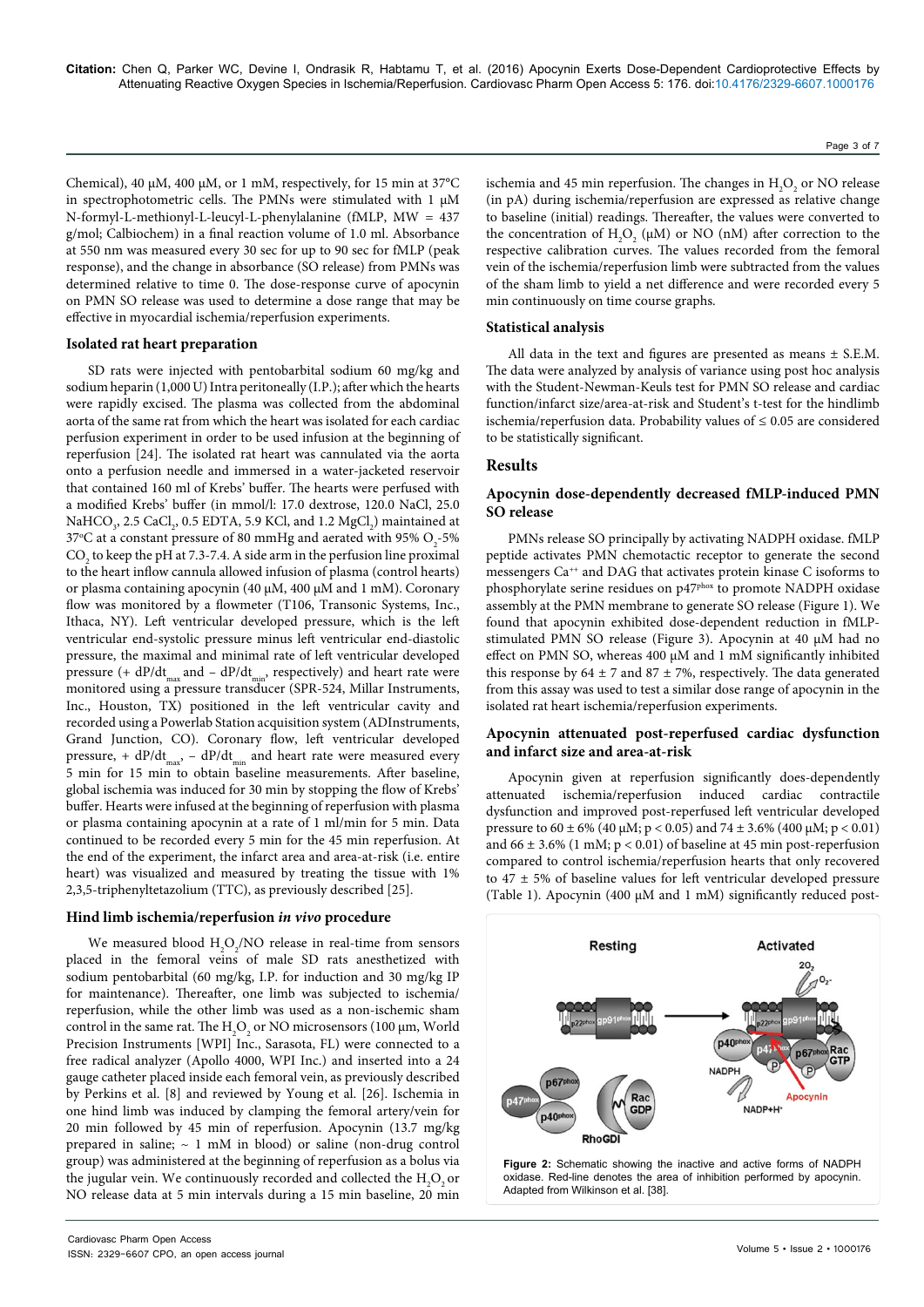**Citation:** Chen Q, Parker WC, Devine I, Ondrasik R, Habtamu T, et al. (2016) Apocynin Exerts Dose-Dependent Cardioprotective Effects by Attenuating Reactive Oxygen Species in Ischemia/Reperfusion. Cardiovasc Pharm Open Access 5: 176. doi:10.4176/2329-6607.1000176

Page 4 of 7

| <b>Cardiac Parameters</b>               | Control I/R $(n = 13)$ | $I/R + a$ pocynin 40 µM<br>$(n = 9)$ | $I/R$ + apocynin 400 $\mu$ M<br>$(n = 15)$ | $I/R + apc$ ynin 1 mM<br>$(n = 10)$ |
|-----------------------------------------|------------------------|--------------------------------------|--------------------------------------------|-------------------------------------|
| Initial LVDP (mmHq)                     | $87 \pm 3.7$           | $92 \pm 3.1$                         | $92 \pm 3.1$                               | $94 \pm 3.4$                        |
| Final LVDP (mmHg)                       | $41 \pm 4.6$           | $55 \pm 6^*$                         | $68 \pm 3.4***$                            | $62 \pm 3.4***$                     |
| Initial LVESP (mmHq)                    | $98 \pm 3.9$           | $105 \pm 3.2$                        | $103 \pm 3.5$                              | $104 \pm 3.8$                       |
| Final LVESP (mmHg)                      | $101 \pm 5.8$          | $111 \pm 6.4$                        | $111 \pm 4$                                | $111 \pm 4.6$                       |
| Initial LVEDP (mmHg)                    | $11 \pm 0.6$           | $14 \pm 0.7$                         | $11 \pm 0.8$                               | $10 \pm 0.9$                        |
| Final LVEDP(mmHq)                       | $60 \pm 5.2$           | $56 \pm 4.8$                         | $43 \pm 3.8***$                            | $48 \pm 4.9^*$                      |
| Initial + $dP/dt_{max}$ (mmHg/sec)      | $2336 \pm 73$          | $2331 \pm 56$                        | $2284 \pm 69$                              | $2385 \pm 101$                      |
| Final + $dP/dt_{max}$ (mmHg/sec)        | $882 \pm 104$          | $1121 \pm 135$                       | $1446 \pm 89**$                            | $1342 \pm 95**$                     |
| Initial dP/dt <sub>min</sub> (mmHg/sec) | $-1554 \pm 72$         | $-1585 \pm 45$                       | $-1585 \pm 68$                             | $-1617 \pm 112$                     |
| Final dP/dt <sub>min</sub> (mmHg/sec)   | $-745 \pm 57$          | $-793 \pm 99$                        | $-1091 \pm 58**$                           | $-928 \pm 45$                       |
| Initial coronary flow (ml/min)          | $16.5 \pm 1.3$         | $19.1 \pm .0.9$                      | $21 \pm 1.3$                               | $17 \pm 1.5$                        |
| Final coronary flow (ml/min)            | $7.8 \pm 0.57$         | $10.5 \pm 1.1$                       | $11.8 \pm 1.4$                             | $8.9 \pm 0.84$                      |
| Initial Heart Rate (BPM)                | $279 \pm 14.3$         | $283 \pm 16.5$                       | $273 \pm 6.7$                              | $273 \pm 11.1$                      |
| Final Heart Rate (BPM)                  | $239 \pm 16.9$         | $259 \pm 13.1$                       | $245 \pm 8.5$                              | $239 \pm 9.6$                       |

\*p < 0.05, \*\*p < 0.01 versus control I/R final cardiac function parameters

I/R = Ischemia/Reperfusion

LVDP = Left Ventricular Developed Pressure

LVESP = Left Ventricular End-Systolic Pressure

LVEDP = Left Ventricular End-Diastolic Pressure

**Table 1:** Cardiac function parameters among different experimental groups.

reperfused left ventricular end-diastolic pressure compared to control ischemia/reperfusion values by  $17 \pm 3.8$  (p < 0.01) and  $12 \pm 4.9$  mmHg (p < 0.05). Whereas, apocynin 40 μM did not significantly affect this parameter compared to ischemia/reperfusion controls (Table 1). Similarly, apocynin exhibited a dose-dependent effect on reducing infarct size/area-at-risk, as illustrated in Figure 4.

Other cardiac function parameters are illustrated in Table 1. Of interest, dose-dependent effects of apocynin were also observed for + dP/dt<sub>max</sub>. Specifically, apocynin improved post-reperfused + dP/dt<sub>max</sub> by 48  $\pm$  6% (40 µM), 63  $\pm$  4% (400 µM; p < 0.01), and 56  $\pm$  4% (1 mM;  $p < 0.01$ ) at 45 min reperfusion compared to control ischemia/ reperfusion hearts that only recovered to  $38 \pm 4$ %. Sham hearts (n = 6) were not subjected to ischemia/reperfusion and maintained cardiac function parameters and flow by > 90% and had < 5% infarct size/areaat- risk throughout the experimental time-course (data not shown).

## **Apocynin reduced blood H2 O2 levels**

Apocynin given I.V. (13.7 mg/kg) at the beginning of reperfusion decreased  $\rm{H}_{2}\rm{O}_{2}$  in hind limb ischemia/reperfusion models compared to saline controls (Figure 5). Specifically, in saline control trails,  $\mathrm{H}_{2}\mathrm{O}_{2}$ peaked up to 2.5 μM during the first 5 min of reperfusion. Thereafter, the levels of  $\rm{H_2O_2}$  dropped to 1 $\rm{\upmu}M$  in blood, a concentration that was maintained throughout the reperfusion period. By contrast, apocynintreated animals  $\mathrm{H}_{2}\mathrm{O}_{2}$  had an increase to nearly 5  $\mu$ M during the first five minutes of reperfusion; however, the level decreased, up to 4-fold, compared to saline control trials throughout the experimental time course. Of note, the decreased  $H_2O_2$  levels were significantly different compared to saline controls between 20 and 45 min.

### **Apocynin increased blood NO levels**

Apocynin given I.V. (13.7 mg/kg) at the beginning of reperfusion increased NO in hind limb ischemia/reperfusion models compared to saline controls (Figure 6). Blood NO levels in saline controls a brief transiently increased to  $\sim$  30 nM during the first 5 min of reperfusion; however, the levels decreased to approximately 50 nM, compared to baseline, at the end of the experimental time course. Conversely, apocynin-treated animals' blood NO levels significantly increased to  $\sim$  180 nM, as compared to baseline, during the first 5 min of reperfusion. These levels quickly dropped to  $\sim$  50 nM between 10 and 20 min post-reperfusion, but at 20 min post-reperfusion began to significantly rise to  $\sim$  130 nM throughout the remainder of the reperfusion time period ( $p < 0.05$  at 20 min and  $p < 0.01$  from 25-45 min).

## **Discussion**

#### **Summary of findings**

The major findings of this study are as follows: 1. Apocynin dosedependently attenuated fMLP-induced leukocyte SO release by 64  $\pm$  7% and 87  $\pm$  7% at 400  $\mu$ M and 1mM, compared to untreated controls (p < 0.01); 2. In isolated perfused hearts, apocynin attenuated infarct size/area-at-risk by 39 ± 7% (40 µM), 28 ± 4% (400 µM; p < 0.01) and  $29 \pm 6\%$  (1 mMp < 0.01), compared to control ischemia/reperfusion hearts that had an infarct size/area-at-risk of  $46 \pm 2\%$ ; 3. Apocynin decreased left ventricular end-diastolic pressure to 56  $\pm$  5% (40  $\mu$ M),  $43 \pm 4\%$  (400 µM; p < 0.01) and  $48 \pm 5\%$  (1 mM; p < 0.05) compared

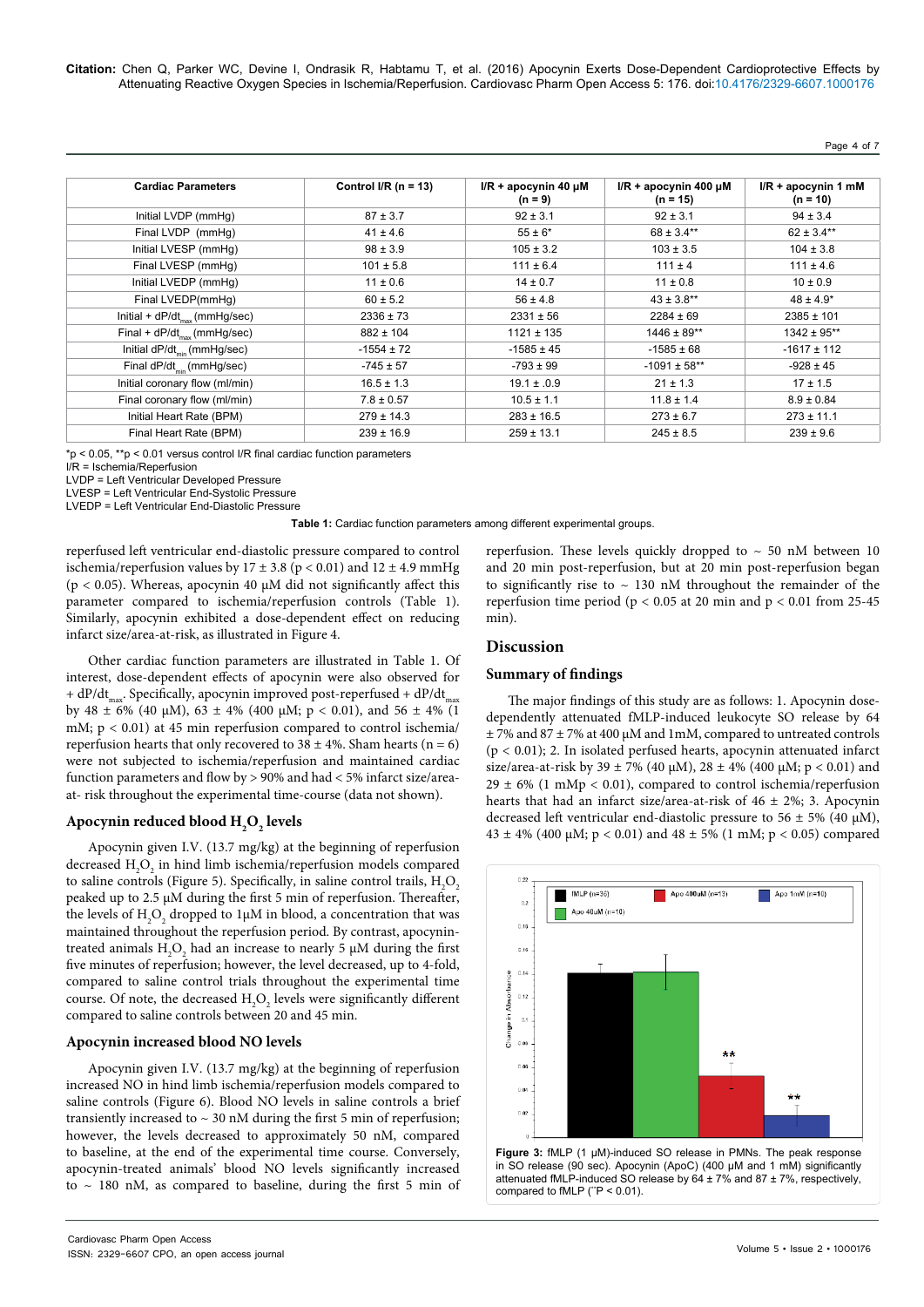Page 5 of 7



**Figure 4:** Representative heart sections of control ischemia/reperfusion, ischemia/reperfusion + 40 µM, 400 µM and1 mM apocynin subjected to TTC staining. Viable tissue is stained red while the infarcted tissue remained unstained (white). The graph shows the ratio of infarcted tissue weight to the total tissue weight. Dose-dependent apocynin treatment significantly decreased infarct size by 39 ± 7% (40 µM), 28 ± 4% (400 µM) and 29 ± 6% (1 mM) compared to untreated control myocardial ischemia/reperfusion hearts  $("p < 0.01).$ 



**Figure 5:** The relative difference in  $H_2O_2$  release between ischemia/ reperfusion and sham femoral veins during reperfusion in anesthetized rats when given saline ( $n = 7$ ) or apocynin (13.7 mg/kg;  $n = 6$ ). Apocynin treated rats showed a significant reduction in blood  $\mathsf{H}_{\scriptscriptstyle{2}}\mathsf{O}_{\scriptscriptstyle{2}}$  release compared to salinetreated controls from 20 min to 45 min of reperfusion ( $p < 0.05$ ,  $p < 0.01$ ).

to control ischemia/reperfusion hearts that were  $60 \pm 5\%$ ; 4. Apocynin significantly decreased blood  $\mathrm{H}_{2}\mathrm{O}_{2}$  levels and increased blood NO by four-fold compared to saline controls at the end of reperfusion (both, p < 0.01). These results suggest that apocynin exerted cardio protective effects by inhibiting reactive oxygen species release generated by NADPH oxidase during ischemia/reperfusion.

## **The role of NADPH oxidase and oxidative stress during ischemia/reperfusion**

NADPH oxidase activity is increased in myocardial ischemia/

reperfusion in part through activation of TNFα receptors that in turn activate protein kinase C [20,27,28]. Activated protein kinase C isoforms (e.g., alpha, beta II and zeta) phosphorylate serine residues on cytosolic p47<sup>phox</sup>, which is primarily expressed in leukocytes and vascular endothelium, to promote assembly and activation of NADPH oxidase [27,29] leading to the production of SO (Figure 1). It has been indicated that NADPH oxidase activation is the initial source of SO, that in part mediates mitochondrial potassium ATP channel opening and release of reactive oxygen species during angiotensin II induced preconditioning [30]. It is well-known that transient mitochondrial potassium ATP channel opening is important to induce preconditioning in the heart to reduce infarct size [31]. However, prolonged opening of this mitochondrial channel throughout prolonged ischemia (i.e., 30 min) and during reperfusion does not reduce infarct size compared to untreated I/R controls [32]. Consequently, prolonged opening of mitochondria potassium ATP channels during ischemia and reperfusion may contribute to oxidative stress during ischemia/ reperfusion and in turn further oxidize  $\rm BH_{_4}$  to  $\rm BH_{_2}$  to promote eNOS uncoupling and further reactive oxygen species release (Figure 1).

Regarding NADPH oxidase and eNOS uncoupling, activation of Protein kinase C beta II isoform is mostly responsible for NADPH oxidase activation and inhibition of eNOS activity [23,33]. Our previous studies found that a selective PKC beta II peptide inhibitor significantly attenuated oxidative stress in hind limb I/R and restored post-reperfused cardiac function in isolated I/R hearts [23,33,34]. Given that increased uncoupled eNOS activity facilities oxidative stress, the antioxidant and cardioprotective effects of Protein kinase C beta II inhibitor most likely are principally due to inhibition on NADPH oxidase effects which in turn would reduce oxidation of BH. to  $BH<sub>2</sub>$  and therefore attenuate uncoupled eNOS activity. Therefore, understanding vascular/cardiac NADPH oxidase during reperfusion following prolonged ischemia may disclose the triggering source of oxidative stress in reperfusion injury (Figure 1). Our *in vivo* and *ex vivo* hind limb and myocardial ischemia/reperfusion models will largely exclude the contribution of polymorphonuclear leukocyte NADPH oxidase because they are recruited into the reperfusion site after a few hours of reperfusion.

 Apocynin is a selective NADPH oxidase inhibitor that works by blocking the association of p47<sup>phox</sup> with the membrane p22<sup>phox</sup> in endothelial cells and leukocytes [14,35] (Figure 1). Apocynin is considered to be a prodrug that is converted to diapocynin by endothelial peroxidase and leukocyte myeloperoxidase which then oxidizes cysteine-196 on p47<sup>phox</sup> and thereby inhibits NADPH oxidase assembly and activation [22]. P47<sup>phox</sup> is highly expressed in myeloid and vascular smooth muscle/endothelial cells [10]. Therefore, the primary target for apocynin would be attenuation of vascular NADPH oxidase during ischemia and early reperfusion since only resident PMNs would be present during this time. Mozaffari et al. [13] reported that apocynin (100 μM) given during pre-ischemia improved +  $dP/dt_{max}$  and +  $dP/dt_{max}$ dt<sub>min</sub> and decreased infarct size/area-at-risk compared to untreated controls in isolated perfused rat hearts subjected to 40 min regional ischemia followed by 2 hour reperfusion [13]. However, their study did not measure SO or  $H_2O_2$  release in the post-reperfused tissue to assess the level of reactive oxygen species attenuation induced by apocynin to attribute a mechanism of action. Moreover, they did not give apocynin exclusively during reperfusion since pretreatment is not always a clinical option. Therefore, it is of high clinical importance to determine the degree of reactive oxygen species inhibition from NADPH oxidase and its relative contribution during the reperfusion phase of ischemia/reperfusion injury. Another study by Jiao et al. [36],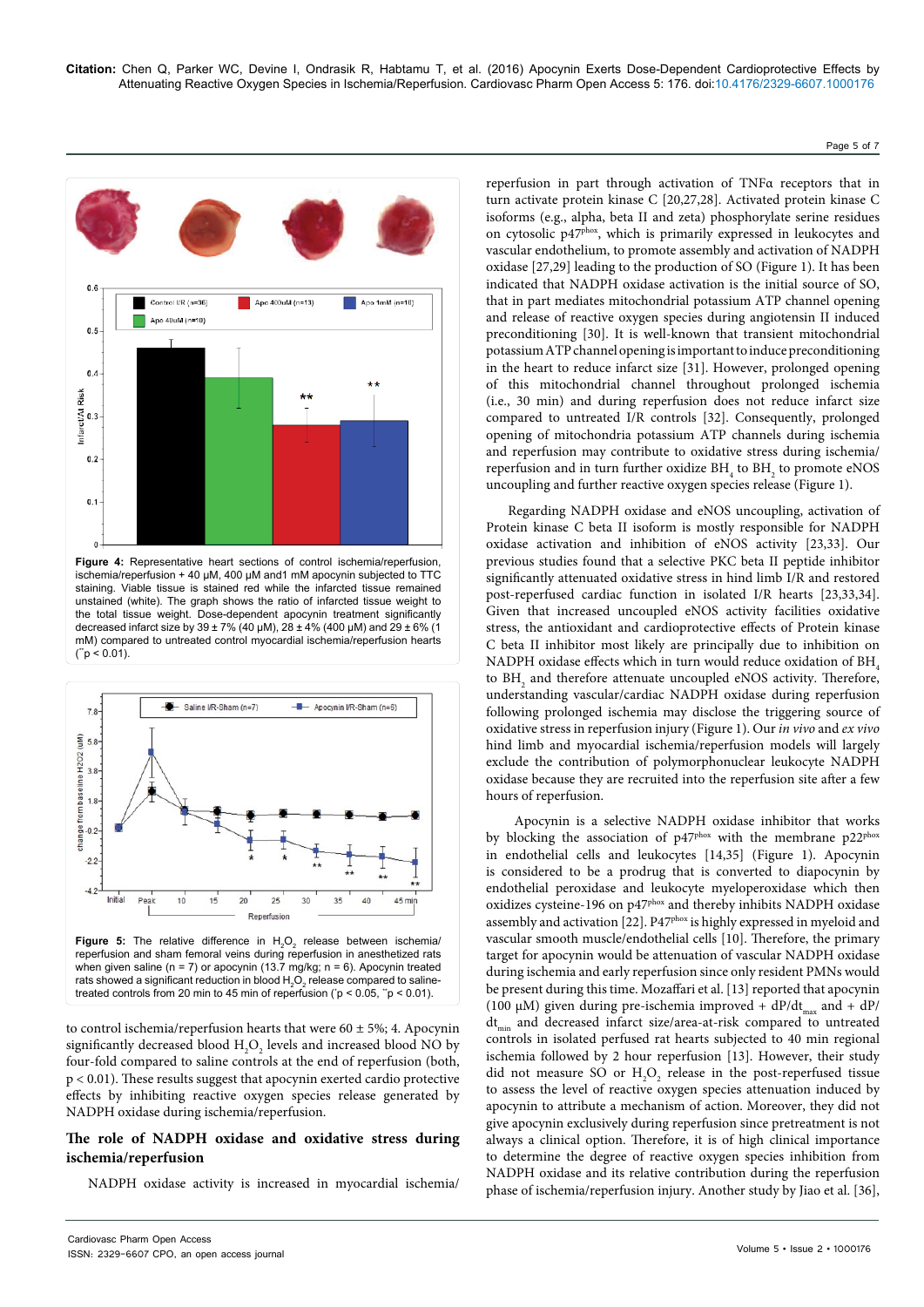**Citation:** Chen Q, Parker WC, Devine I, Ondrasik R, Habtamu T, et al. (2016) Apocynin Exerts Dose-Dependent Cardioprotective Effects by Attenuating Reactive Oxygen Species in Ischemia/Reperfusion. Cardiovasc Pharm Open Access 5: 176. doi:10.4176/2329-6607.1000176





reported that apocynin reduced SO in cardiac ischemia/reperfusion tissue, which was associated with a decrease in infarct size/area-atrisk compared to controls in mice subjected to regional ischemia for 30 min followed by 24 hour reperfusion and administered apocynin I.V. (5 mg/kg) 10 min prior to reperfusion. However, their study did not assess cardiac function or infarct size/area-at-risk, which may be associated with the decreased SO release [36]. Similarly, another study by Gao et al. [28] also performed regional ischemia in mice for 30 min followed by 90 min reperfusion and found that acetylcholine (Ach) induced vasodilatation in isolated coronary arterioles was improved in mice given apocynin I.V. (25 mg/kg) prior to reperfusion. This effect was associated with decreased SO production [28]. Moreover, their study attributed the increased NADPH oxidase activity to increased TNFα released from vascular smooth muscle in myocardial ischemia/ reperfusion tissue. However, like the Jiao et al. study, Gao et al. study did not assess cardiac function or infarct size/area-at-risk.

Interestingly, apocynin at 1 mM did not improve cardiac function, infarct size or area-at-risk compared to the 400 μM dose. It is possible that apocynin exerted its maximal effect at 400 μM in the isolated perfused heart study. In contrast, the SO release from leukocytes was inhibited to a greater extent at 1 mM compared to 400 μM, suggesting that vascular and cardiac myocyte NADPH oxidase may have reached its maximal inhibition at 400 μM. It is also possible that the 1 mM dose may have started to exert some paradoxical oxidative stress in the heart tissue.

According to Riganti et. al. [37], apocynin induced oxidative stress in a dose-dependent way in glial cells *in vitro*. Furthermore, high concentration apocynin incubated in cultured glial cells showed an increase in oxidative stress via measurements of lipid peroxidation,  $H_2O_2$ , and cytotoxic level. It should be emphasized that the concentration of apocynin used in the hindlimb ischemia/reperfusion model (i.e., 13.7 mg/kg) approximated to a concentration of about 1 mM in blood. However, given that apocynin is a small molecular compound that could be cleared by the kidneys, it is plausible that the effective dose was less in the blood over time since it took about 20 minutes for apocynin to exert significant effects on blood  $H_2O_2$  levels and NO levels. Of interest, it should be noted that the initial increase in blood  $\mathrm{H}_{\scriptscriptstyle 2}\mathrm{O}_{\scriptscriptstyle 2}$  and NO levels observed in both saline and apocynintreated animals is consistent with previous studies showing an initial increase in these levels, and may, in part, be due to the initiation of

 $H_2O_2$  or NO). **Conclusion** In summary, apocynin exerted cardio protective effects on postrefused cardiac function that paralleled a decrease in infarct size/area-

at-risk. Moreover, the reduction of blood  $H_2O_2$  release and increased NO bioavailability in the hind limb ischemia/reperfusion model suggests that apocynin exerted its cardio protective effects via the inhibition of SO release. Collectively, this study suggests that NADPH oxidase significantly contributes to reactive oxygen species production during ischemia/reperfusion and that inhibiting this production during reperfusion in effective to attenuate oxidative stress and subsequent cardiac cell death and cardiac contractile dysfunction. However, it is possible that the results of apocynin may in part be due to scavenging  $_{\rm H_2O_2}$  in addition to selective inhibition of NADPH oxidase as suggested by Johnson et al. [35].

blood flow contacting the respective microsensor [4,7,8]. Subsequent measurements after this initial burst may more accurately represent the relative increase or decrease of the biomolecule being measured (i.e.,

#### **Funding Sources**

Center for Chronic Diseases of Aging at P.C.O.M.

#### **Acknowledgement**

Stephanie Liu, Graduate Student at P.C.O.M., for assisting with editing of this manuscript.

#### **References**

- 1. [Roger VL, Go AS, Lloyd-Jones DM, Adams RJ, Berry JD, et al. \(2011\) Heart](http://www.ncbi.nlm.nih.gov/pubmed/21160056)  [disease and stroke statistics-2011 update: a report from the American Heart](http://www.ncbi.nlm.nih.gov/pubmed/21160056)  [Association. Circulation 123: e18-e209.](http://www.ncbi.nlm.nih.gov/pubmed/21160056)
- 2. [Hausenloy DJ, Yellon DM \(2013\) Myocardial ischemia-reperfusion injury: a](http://www.ncbi.nlm.nih.gov/pubmed/23281415)  [neglected therapeutic target. J Clin Invest 123: 92-100.](http://www.ncbi.nlm.nih.gov/pubmed/23281415)
- 3. [Lefer AM, Lefer DJ \(1996\) The role of nitric oxide and cell adhesion molecules](http://www.ncbi.nlm.nih.gov/pubmed/8915192)  [on the microcirculation in ischaemia-reperfusion. Cardiovasc Res 32: 743-751.](http://www.ncbi.nlm.nih.gov/pubmed/8915192)
- 4. [Chen Q, Kim EE, Elio K, Zambrano C, Krass S, et al. \(2010\) The role of](http://www.ncbi.nlm.nih.gov/pubmed/21188246)  [tetrahydrobiopterin and dihydrobiopterin in ischemia/reperfusion injury when](http://www.ncbi.nlm.nih.gov/pubmed/21188246)  [given at reperfusion. Adv Pharmacol Sci 2010: 963914.](http://www.ncbi.nlm.nih.gov/pubmed/21188246)
- 5. [Tsao PS, Aoki N, Lefer DJ, Johnson G , Lefer AM \(1990\) Time course of](http://www.ncbi.nlm.nih.gov/pubmed/2401073)  [endothelial dysfunction and myocardial injury during myocardial ischemia and](http://www.ncbi.nlm.nih.gov/pubmed/2401073)  [reperfusion in the cat. Circulation 82: 1402-1412.](http://www.ncbi.nlm.nih.gov/pubmed/2401073)
- 6. [Hayward R, Lefer AM \(1998\) Time course of endothelial-neutrophil interaction](http://www.ncbi.nlm.nih.gov/pubmed/9843807)  [in splanchnic artery ischemia-reperfusion. Am J Physiol 275: H2080-2086.](http://www.ncbi.nlm.nih.gov/pubmed/9843807)
- 7. [Teng JC, Kay H, Chen Q, Adams JS, Grilli C, et al. \(2008\) Mechanisms related](http://www.ncbi.nlm.nih.gov/pubmed/18496674)  [to the cardioprotective effects of protein kinase C epsilon \(PKC epsilon\) peptide](http://www.ncbi.nlm.nih.gov/pubmed/18496674)  [activator or inhibitor in rat ischemia/reperfusion injury. Naunyn Schmiedebergs](http://www.ncbi.nlm.nih.gov/pubmed/18496674)  [Arch Pharmacol 378: 1-15.](http://www.ncbi.nlm.nih.gov/pubmed/18496674)
- 8. [Perkins KA, Pershad S, Chen Q, McGraw S, Adams JS, et al. \(2012\) The](http://www.ncbi.nlm.nih.gov/pubmed/21947254)  [effects of modulating eNOS activity and coupling in ischemia/reperfusion \(I/R\).](http://www.ncbi.nlm.nih.gov/pubmed/21947254)  [Naunyn Schmiedebergs Arch Pharmacol 385: 27-38.](http://www.ncbi.nlm.nih.gov/pubmed/21947254)
- 9. [Schramm A, Matusik P, Osmenda G, Guzik TJ \(2012\) Targeting NADPH](http://www.ncbi.nlm.nih.gov/pubmed/22405985)  [oxidases in vascular pharmacology. Vascul Pharmacol 56: 216-231.](http://www.ncbi.nlm.nih.gov/pubmed/22405985)
- 10. [Bedard K, Krause KH \(2007\) The NOX family of ROS-generating NADPH](http://www.ncbi.nlm.nih.gov/pubmed/17237347)  [oxidases: physiology and pathophysiology. Physiol Rev 87: 245-313.](http://www.ncbi.nlm.nih.gov/pubmed/17237347)
- 11. [Ago T, Kuroda J, Kamouchi M, Sadoshima J, Kitazono T \(2011\)](http://www.ncbi.nlm.nih.gov/pubmed/21673456)  [Pathophysiological roles of NADPH oxidase/nox family proteins in the vascular](http://www.ncbi.nlm.nih.gov/pubmed/21673456)  [system. Review and perspective. Circ J 75: 1791-1800.](http://www.ncbi.nlm.nih.gov/pubmed/21673456)
- 12. [Doughan AK, Harrison DG, Dikalov SI \(2008\) Molecular mechanisms of](http://www.ncbi.nlm.nih.gov/pubmed/18096818)  [angiotensin II-mediated mitochondrial dysfunction: linking mitochondrial](http://www.ncbi.nlm.nih.gov/pubmed/18096818)  [oxidative damage and vascular endothelial dysfunction. Circ Res 102: 488-496.](http://www.ncbi.nlm.nih.gov/pubmed/18096818)
- 13. [Mozaffari MS, Baban B, Liu JY, Abebe W, Sullivan JC, et al. \(2011\) Mitochondrial](http://www.ncbi.nlm.nih.gov/pubmed/21246205)  [complex I and NAD\(P\)H oxidase are major sources of exacerbated oxidative](http://www.ncbi.nlm.nih.gov/pubmed/21246205)  [stress in pressure-overloaded ischemic-reperfused hearts. Basic Res Cardiol](http://www.ncbi.nlm.nih.gov/pubmed/21246205)  [106: 287-297.](http://www.ncbi.nlm.nih.gov/pubmed/21246205)